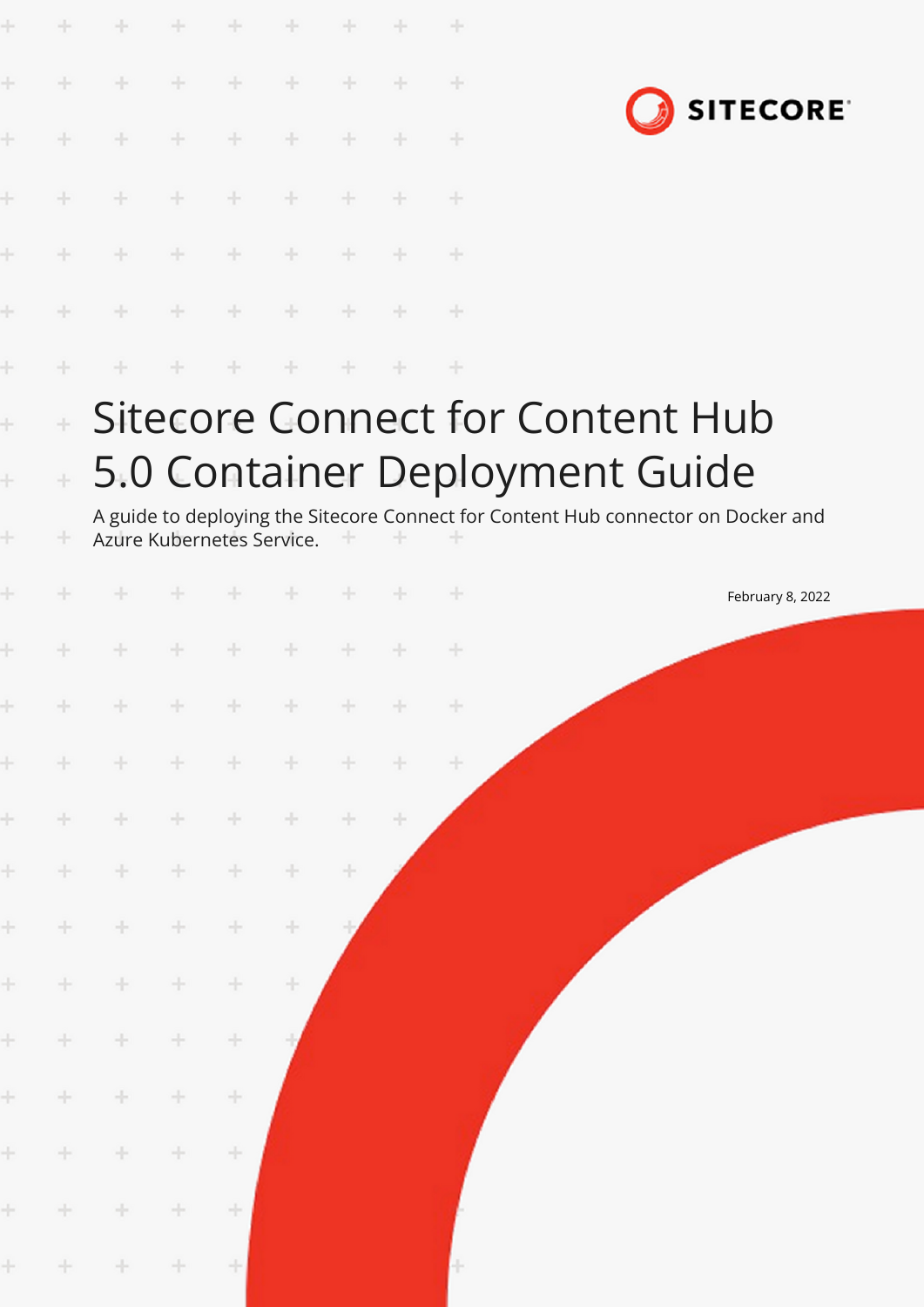

# **Table of Contents**

| 4. Add the SCCH connector module to Sitecore in Azure Kubernetes Service  10 |  |
|------------------------------------------------------------------------------|--|
|                                                                              |  |
|                                                                              |  |
|                                                                              |  |
|                                                                              |  |
|                                                                              |  |
|                                                                              |  |
|                                                                              |  |
|                                                                              |  |
|                                                                              |  |
|                                                                              |  |
|                                                                              |  |
|                                                                              |  |
|                                                                              |  |
|                                                                              |  |
|                                                                              |  |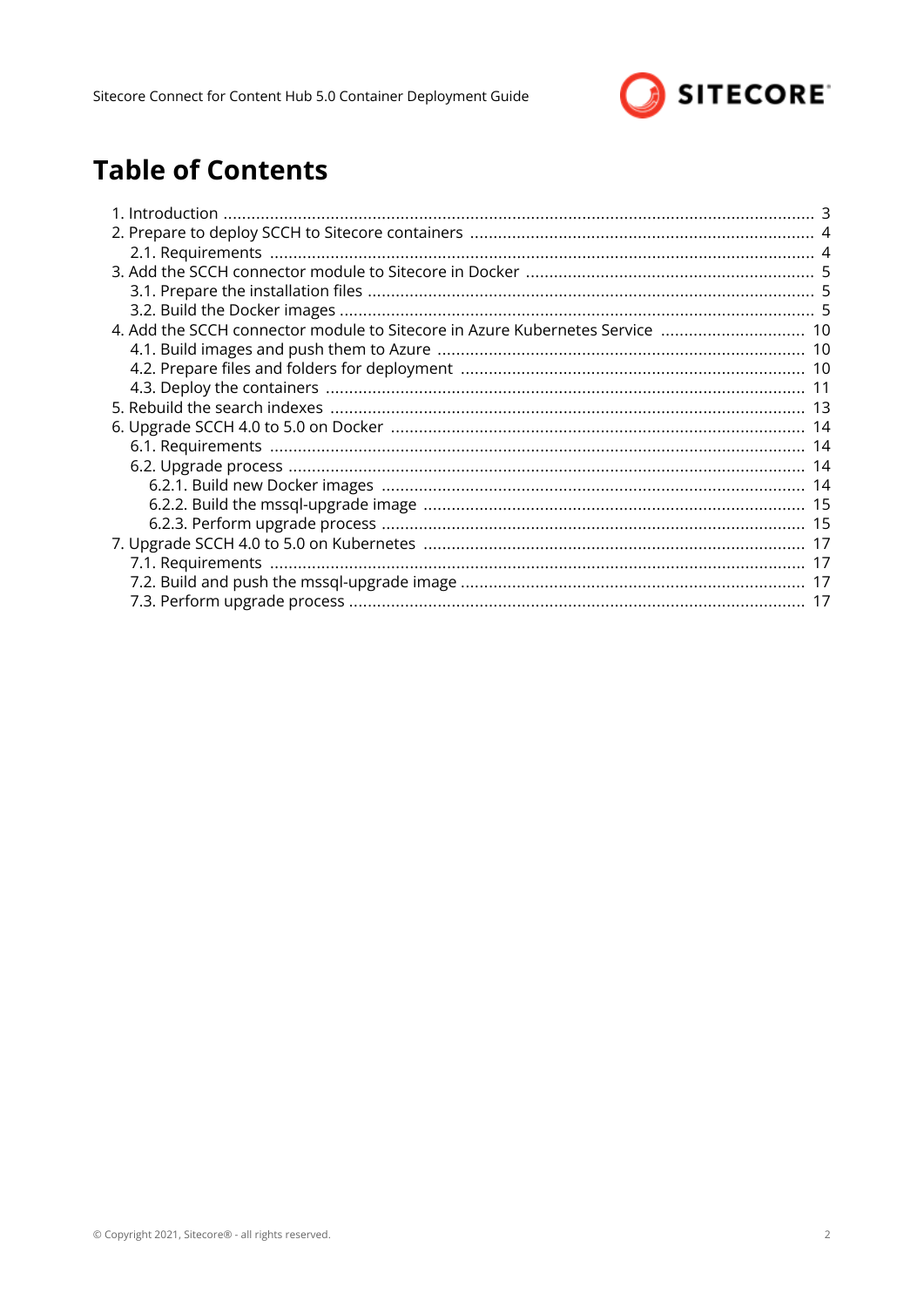

# <span id="page-2-0"></span>**1. Introduction**

The Sitecore Connect for Content Hub (SCCH) gives web editors and content/digital marketers the ability to work with content created in Sitecore Content Hub. When you make changes in Sitecore Content Hub, the connector automatically creates and updates content in Sitecore.

It also provides access to your digital assets in Sitecore DAM and allows you to easily embed them in your CMS solution.

For more information on Sitecore Content Hub see [the Sitecore documentation.](https://doc.sitecore.com/en/content-hub/index.html)

This guide shows you how to add the SCCH connector to Sitecore container installations for Docker and Azure Kubernetes Service.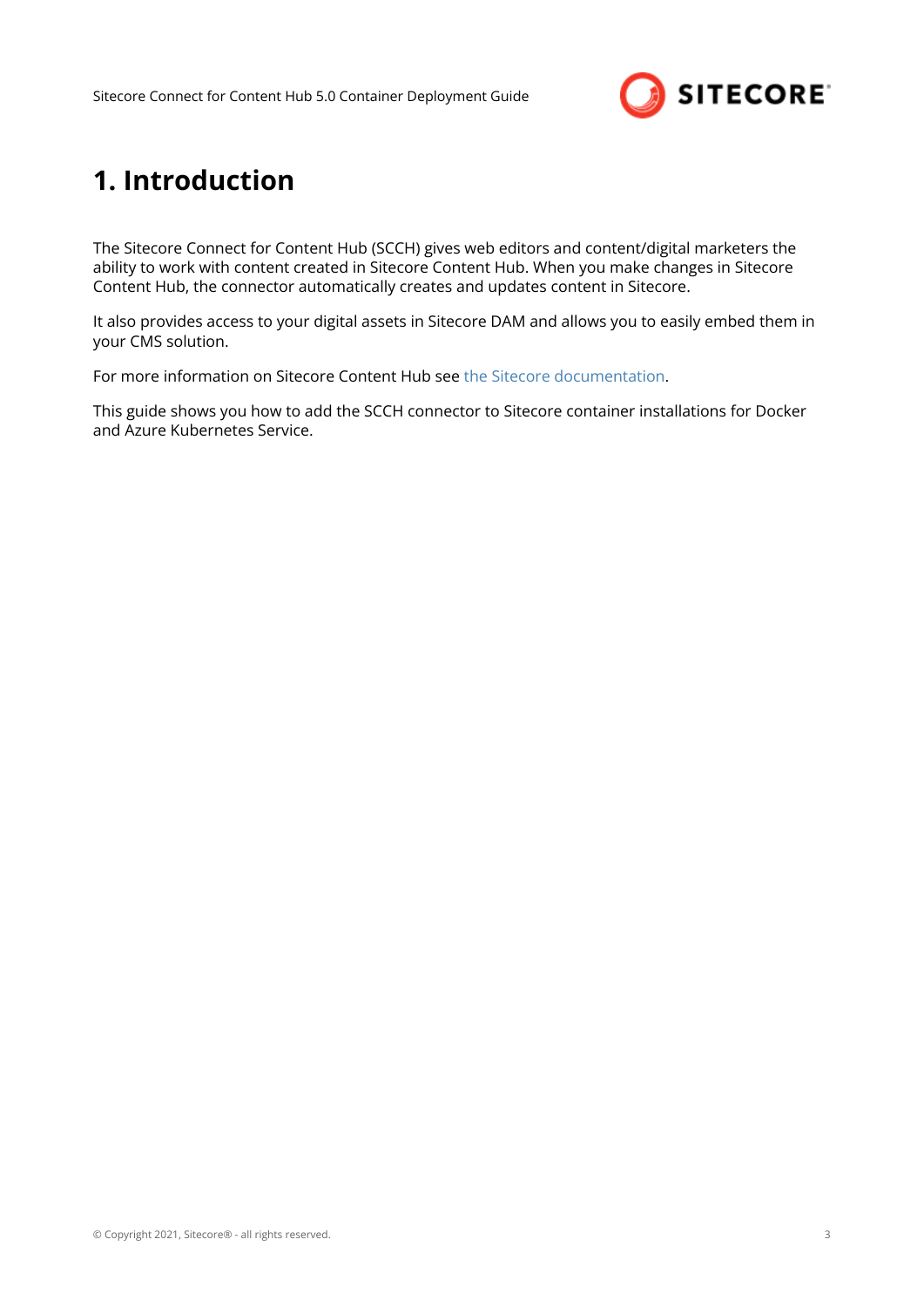

# <span id="page-3-0"></span>**2. Prepare to deploy SCCH to Sitecore containers**

This section explains what you need to deploy the Sitecore Connect for Content Hub (SCCH) connector to Sitecore containers 10.1.3 and 10.2 for Docker and Azure Kubernetes Service.

### **2.1. Requirements**

Before you add the SCCH module for Docker or AKS, you must have the following:

- Docker Desktop installed and running. For instructions on how to set up the Docker environment, see the [Containers in Sitecore development](https://doc.sitecore.com/developers/102/developer-tools/en/set-up-the-environment.html) documentation.
- If the installation is done on Docker, you must have the Sitecore Docker container files deployed on a local machine.. For instructions on how to prepare a Sitecore container, see the *Installation Guide for Developer Workstation with Containers* on the [Sitecore download page](https://dev.sitecore.net/Downloads/Sitecore_Experience_Platform.aspx).
- If the installation is done on Kubernetes, you must have the Sitecore AKS container files deployed on a local machine. For instructions on how to prepare a Sitecore environment with Kubernetes, see the *Installation Guide for Production Environment with Kubernetes* on the [Sitecore](https://dev.sitecore.net/Downloads/Sitecore_Experience_Platform.aspx) [download page.](https://dev.sitecore.net/Downloads/Sitecore_Experience_Platform.aspx)
- You must have installed the Sitecore certificates, and added the Sitecore domain name to your host file in Windows.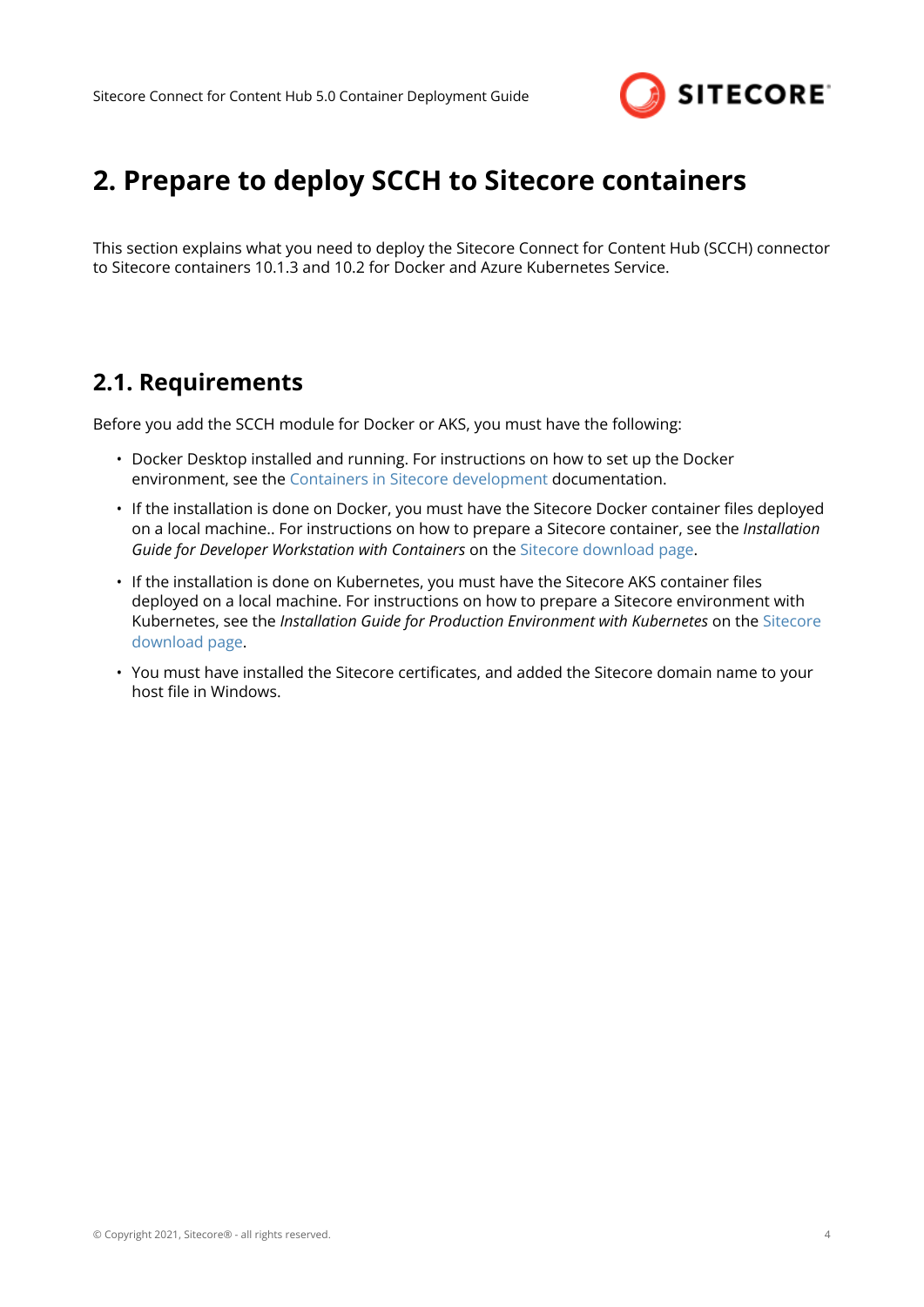

# <span id="page-4-0"></span>**3. Add the SCCH connector module to Sitecore in Docker**

To add Sitecore Connect for Content Hub (SCCH) in Docker, you must do the following in this order:

- Prepare the installation files.
- Build the Docker images.
- Update the Solr indexes.

## **3.1. Prepare the installation files**

To prepare the files you need for the installation:

- 1. Download the SCCH container deployment package from the [Sitecore download page.](https://dev.sitecore.net/Downloads/Sitecore_Connect_for_Content_Hub.aspx) Extract it to your local workstation with the folder structure intact.
- 2. Download the Sitecore Experience Platform container deployment package from the [Sitecore](https://dev.sitecore.net/Downloads/Sitecore_Experience_Platform.aspx) [download page.](https://dev.sitecore.net/Downloads/Sitecore_Experience_Platform.aspx) Extract it to a new folder on your local workstation with the folder structure intact. Name the new folder, for example, SCCH.
- 3. In the folder where you extracted the SCCH package in Step 1, navigate to the folder for the Windows version and topology you are using, for example, SCCH\compose\ltsc2019\xp1. Copy the docker-compose.override.yml file to the SCCH\compose\<version>\<topology> folder you created in Step 2.
- 4. In the SCCH folder, navigate to the folder for your Windows version and topology you are using, for example,  $compose\lt ltsc2019\lt xp1$ . Open the .env file in a text editor. At the bottom of the file, add a definition for the SCCH image. For example:

SCCH\_IMAGE= scr.sitecore.com/sxp/modules/sitecore-chub-assets:5.0.0-<target-OS-to-deploy>

- 5. In the folder where you extracted the SCCH package, open the .env-example file in a text editor, and copy all the contents.
- 6. At the bottom of the . env file from Step 4, after the SCCH image data, paste in the contents from the .env-example file. Save the .env file.

## **3.2. Build the Docker images**

When you have prepared the installation files, you must create Docker files for each role and build the Docker images.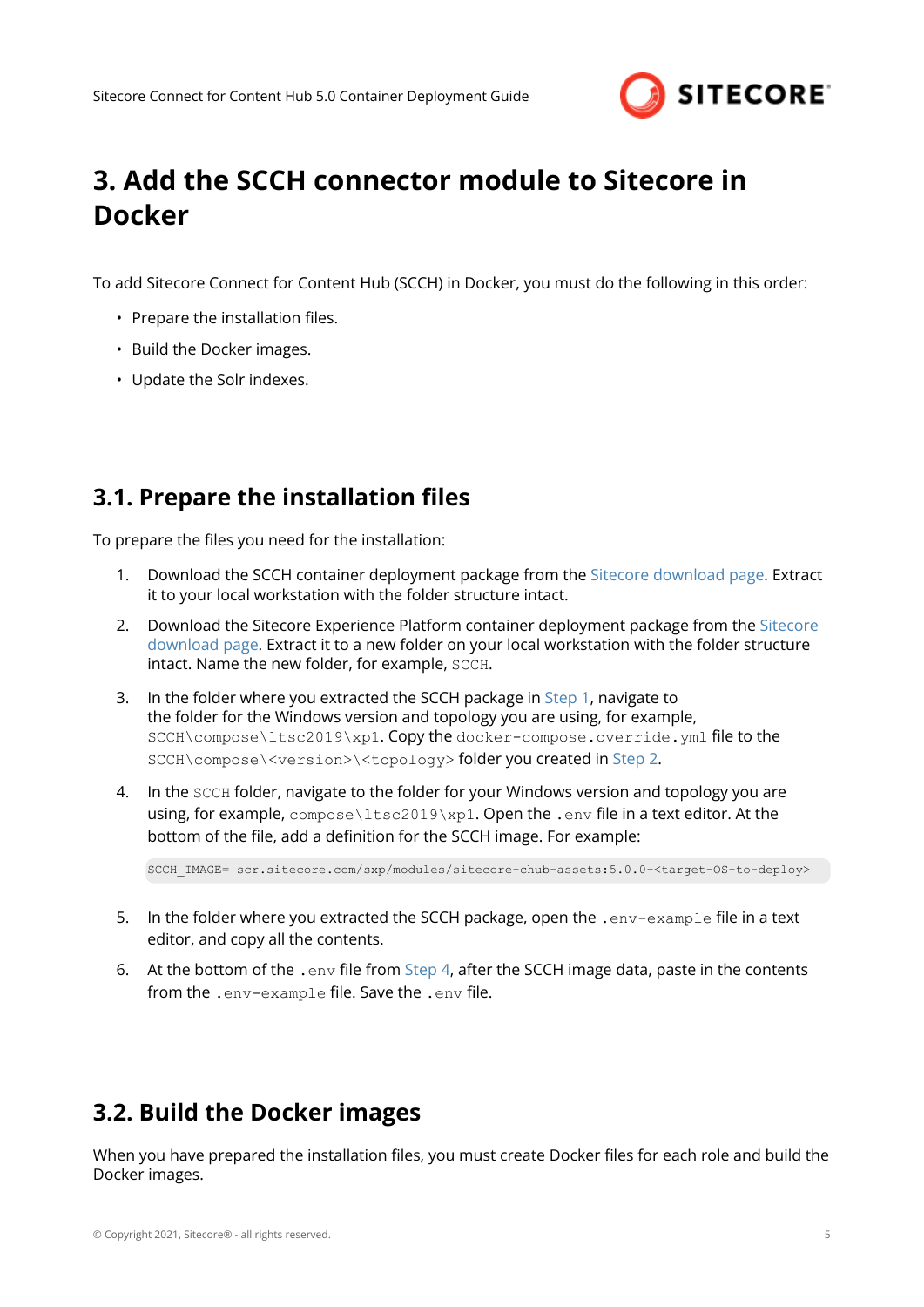

#### **NOTE**

For more information on image assets, see the documentation on how to [Add Sitecore](https://doc.sitecore.com/developers/102/developer-tools/en/add-sitecore-modules.html) [Modules](https://doc.sitecore.com/developers/102/developer-tools/en/add-sitecore-modules.html).

To build the images:

- 1. In the SCCH folder, navigate to the folder for your Windows version and topology you are using, for example, compose\ltsc2019\xp1. Create a subfolder and name it module.
- 2. In the module folder, create these subfolders:
	- cm
	- cd

#### **NOTE**

You only need the cd subfolder, if you are deploying to an XP1 or XM1 topology.

• mssql

#### **NOTE**

You only need the mssql subfolder, if you are deploying to Sitecore 10.1.3 on Docker.

• mssql-init

#### **NOTE**

You only need the  $msq1-int}$  subfolder, if you are deploying to Sitecore 10.1.3 on Kubernetes.

- 3. In each subfolder, create a new file and name it Dockerfile.
- 4. In the cm folder, in the Dockerfile file, enter the following instructions:

```
# escape=`
ARG BASE_IMAGE
ARG SCCH_IMAGE
ARG TOOL_IMAGE
FROM ${SCCH_IMAGE} as scch
FROM ${TOOL IMAGE} as tooling
FROM ${BASE_IMAGE}
SHELL ["powershell", "-Command", "$ErrorActionPreference = 'Stop'; $ProgressPreference = 
'SilentlyContinue';"]
WORKDIR C:\inetpub\wwwroot
# Add SCCH module
COPY –from=scch \module\cm\content .\
# Add tools from itecore-docker-tools-assets
```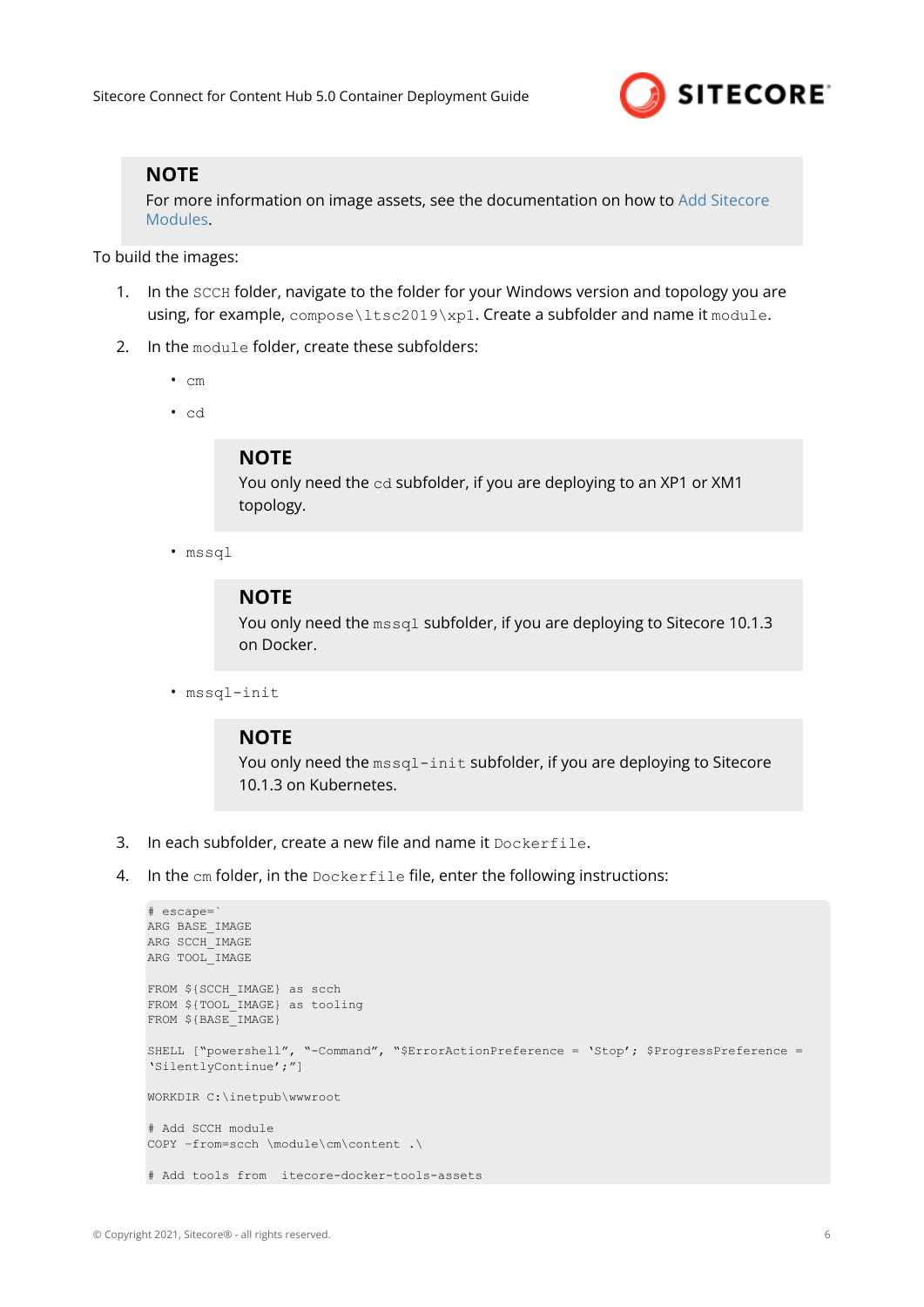

```
COPY –from=tooling \tools\ C:\tools\
# Apply SCCH transformation files
RUN C:\tools\scripts\Invoke-XdtTransform.ps1 -Path C:\inetpub\wwwroot -XdtPath 
\inetpub\wwwroot\App_Data\Transforms\scch\xdts
```
5. If you are deploying an XP1 or XM1 topology, in the cd folder, in the Dockerfile file, enter the following instructions:

```
# escape=`
ARG BASE_IMAGE
ARG SCCH_IMAGE
ARG TOOL_IMAGE
FROM ${SCCH_IMAGE} as scch
FROM ${TOOL IMAGE} as tooling
FROM ${BASE_IMAGE}
SHELL ["powershell", "-Command", "$ErrorActionPreference = 'Stop'; $ProgressPreference = 
'SilentlyContinue';"]
WORKDIR C:\inetpub\wwwroot
# Add SCCH module
COPY –from=scch \module\cm\content .\
# Copy SCCH transformation files
COPY –from=scch \module\transforms\ C:\transforms\
# Add tools from itecore-docker-tools-assets
COPY –from=tooling \tools\ C:\tools\
# Apply SCCH transformation files
RUN C:\tools\scripts\Invoke-XdtTransform.ps1 -Path C:\inetpub\wwwroot -XdtPath 
\inetpub\wwwroot\App_Data\Transforms\scch\xdts 
RUN C:\tools\scripts\Invoke-XdtTransform.ps1 -Path C:\inetpub\wwwroot -XdtPath
```

```
\transforms\cd
```
6. If you are deploying to Sitecore 10.1.3 in Docker, in the mssql folder, in the Dockerfile file, enter the following instructions:

```
# escape=`
ARG BASE_IMAGE
ARG SCCH_IMAGE
FROM ${SCCH_IMAGE} as scch
FROM ${BASE_IMAGE}
SHELL ["powershell", "-Command", "$ErrorActionPreference = 'Stop'; $ProgressPreference = 
'SilentlyContinue';"]
# Copy SCCH dacpac files
COPY -from=scch C:\module\db C:\resources\scch_data
# Copy SCCH tool files
COPY –from=scch C:\module\tools\ C:\scch\
# Deploy SCCH dacpac files
RUN C:\scch\Set-DbContainmentLevel.ps1 -moduleDacpacSource C:\resources\scch_data 
-isContainer $true;
Remove-Item -Path C:\scch -Recurse -Force;
C:\DeployDatabases.ps1 -ResourcesDirectory C:\resources\scch_data; `
Remove-Item -Path C:\resources\scch data -Recurse -Force;
```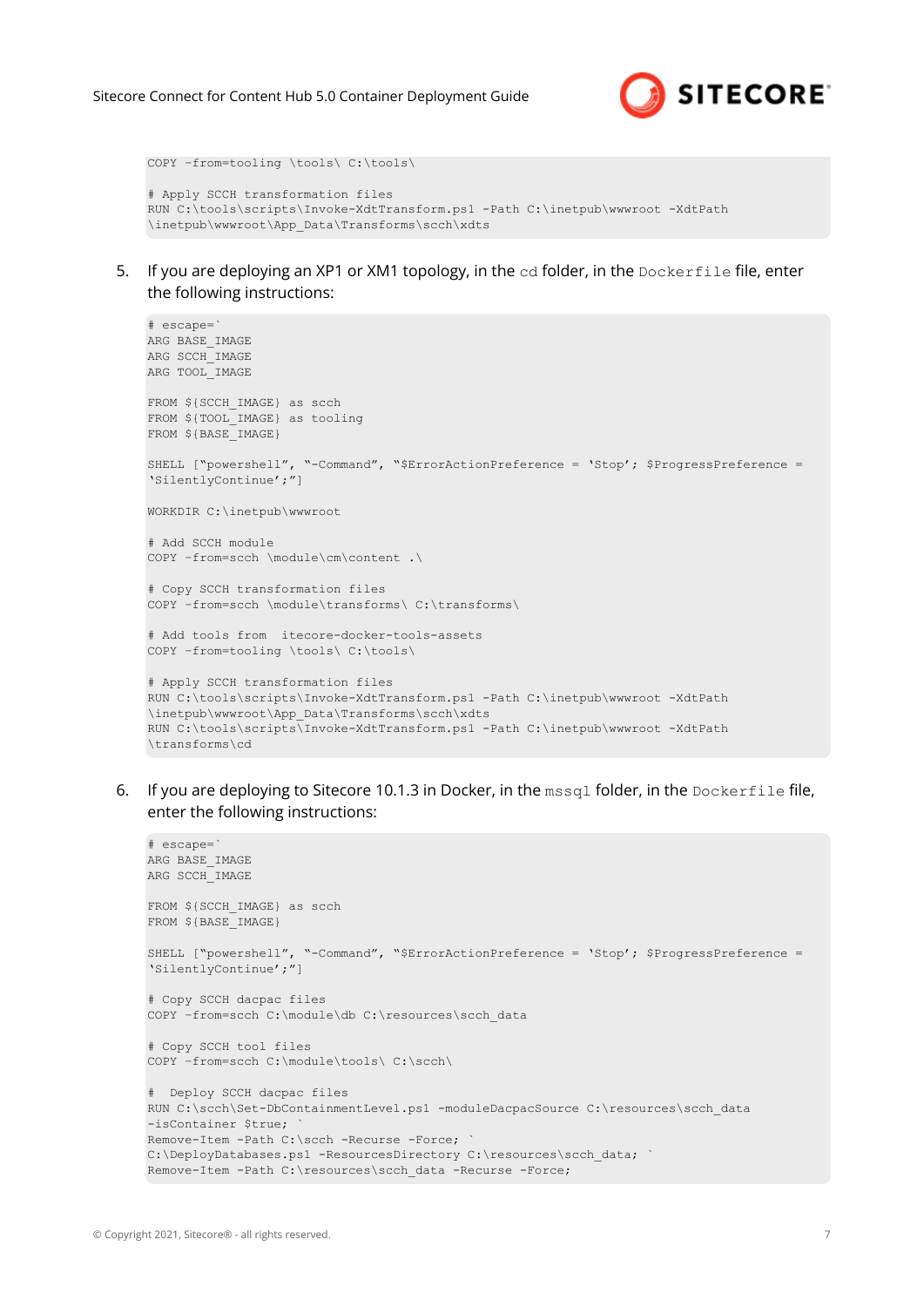

7. If you are deploying to Sitecore 10.1.3 in Kubernetes, in the mssql-init folder, in the Dockerfile file, enter the following instructions:

```
# escape=`
ARG BASE_IMAGE
ARG SCCH_IMAGE
FROM ${SCCH_IMAGE} as scch
FROM ${BASE_IMAGE}
SHELL ["powershell", "-Command", "$ErrorActionPreference = 'Stop'; $ProgressPreference = 
'SilentlyContinue';"]
# Copy SCCH dacpac files
COPY –from=scch C:\module\db C:\resources\scch_data
# Copy SCCH tool files
COPY –from=scch C:\module\tools\ C:\scch\
# Prepare SCCH dacpac files
RUN C:\scch\Set-DbContainmentLevel.ps1 -moduleDacpacSource C:\resources\scch_data
-isContainer $true;
Remove-Item -Path C:\scch -Recurse -Force;# escape=`
ARG BASE_IMAGE
ARG DCRMCNN_IMAGE
FROM ${DCRMCNN IMAGE} as dcrm
FROM ${BASE IMAGE}
SHELL ["powershell", "-Command", "$ErrorActionPreference = 'Stop'; $ProgressPreference = 
'SilentlyContinue';"]
# Deploy DCRM Staging database file
COPY --from=dcrm C:\module\db C:\resources\dcrm
```
- 8. Navigate to the SCCH\compose\<version>\<topology> folder. Open the dockercompose.override.yml file for edit.
- 9. In the docker-compose.override.yml file, add these instructions for the cm image:

```
cm:
    image: sitecore-chub-${TOPOLOGY}-cm:${SITECORE_VERSION}
    build:
      context: ./module/cm
     args:
       BASE IMAGE: ${SITECORE DOCKER REGISTRY}sitecore-${TOPOLOGY}-cm:${SITECORE VERSION}
       SCCH_IMAGE: ${SCCH_IMAGE}
        TOOL_IMAGE: ${TOOL_IMAGE}
```
10. If you are deploying to an XP1 or XM1 topology, add these instructions for the cd image:

```
 cd:
 image: sitecore-chub-${TOPOLOGY}-cd:${SITECORE_VERSION}
 build:
  context: ./module/cd
  args:
   BASE IMAGE: ${SITECORE DOCKER REGISTRY}sitecore-${TOPOLOGY}-cd:${SITECORE VERSION}
   SCCH_IMAGE: ${SCCH_IMAGE}
     TOOL_IMAGE: ${TOOL_IMAGE}
```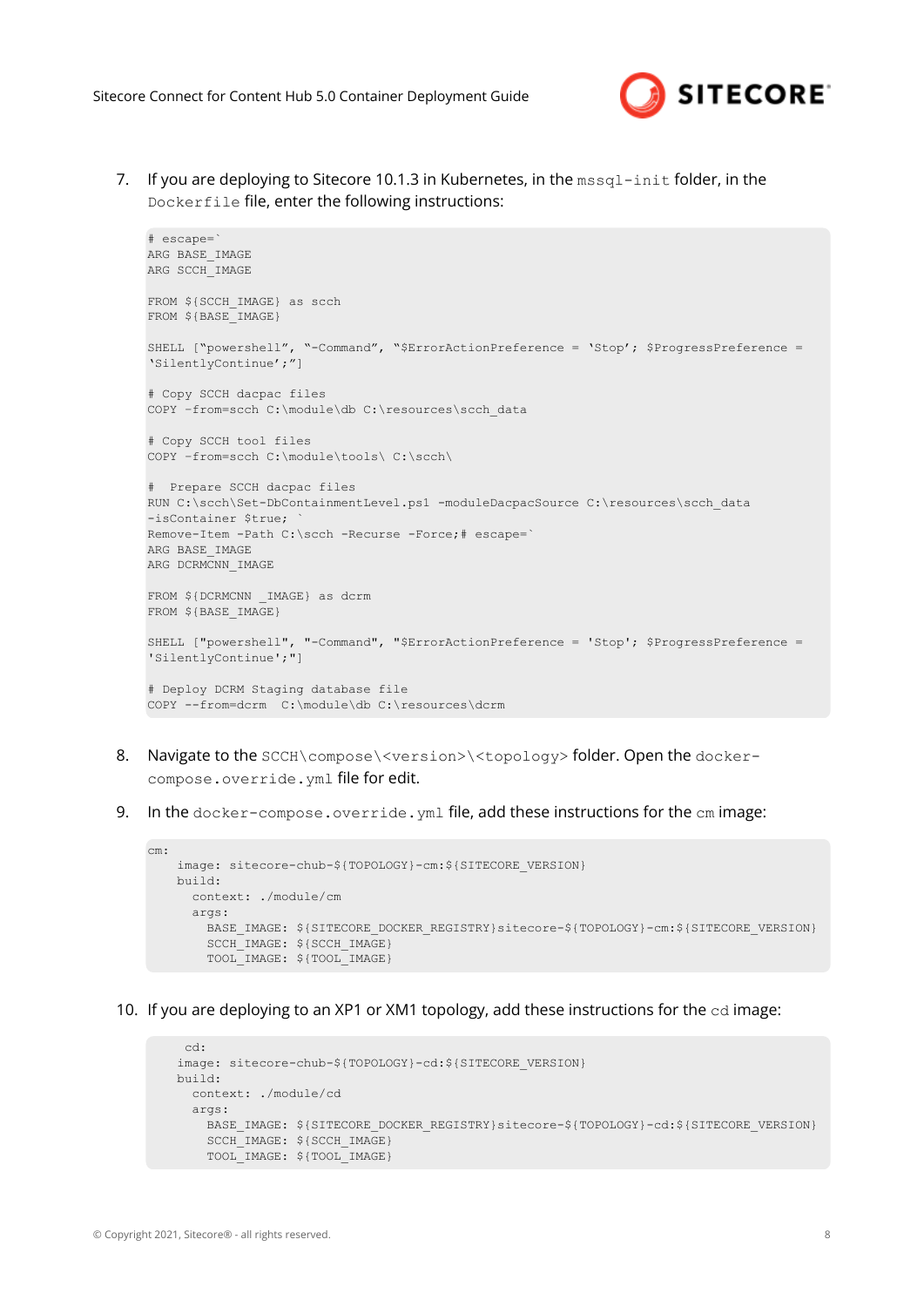

11. If you are deploying to Sitecore 10.1.3 in Docker, add these instructions for the mssq1 image:

```
 mssql:
    image: sitecore-chub-${TOPOLOGY}-mssql:${SITECORE_VERSION}
    build:
     context: ./module/mssql
    args:
      BASE IMAGE: ${SITECORE DOCKER REGISTRY}sitecore-${TOPOLOGY}-mssql:$
{SITECORE_VERSION}
      SCCH_IMAGE: ${SCCH_IMAGE}
```
12. If you are deploying to Sitecore 10.1.3 in Kubernetes, add these instructions for the mssq1init image:

```
mssql-init:
    image: sitecore-chub-${TOPOLOGY}-mssql-init:${SITECORE_VERSION}
    build:
      context: ./module/mssql-init
       args:
      BASE IMAGE: ${SITECORE DOCKER REGISTRY}sitecore-${TOPOLOGY}-mssql-init:$
{SITECORE_VERSION}
       SCCH_IMAGE: ${SCCH_IMAGE}
```
- 13. In the Windows console, go to the SCCH\compose\<version>\<topology> folder where the docker-compose.override.yml file is. Run the command docker-compose build.
- 14. After the build has completed, run the command  $\text{docker-compose up } -d$ .

#### **NOTE**

Some modifications to Sitecore deployments, such as adding connection strings or changing the web configuration files, require you to use configuration transforms to change the configuration files. For information on how to apply configuration transforms, see the Sitecore [container development documentation](https://doc.sitecore.com/developers/102/developer-tools/en/applying-configuration-transforms.html).

When the Docker compose command has finished, [rebuild your search indexes.](#page-12-0)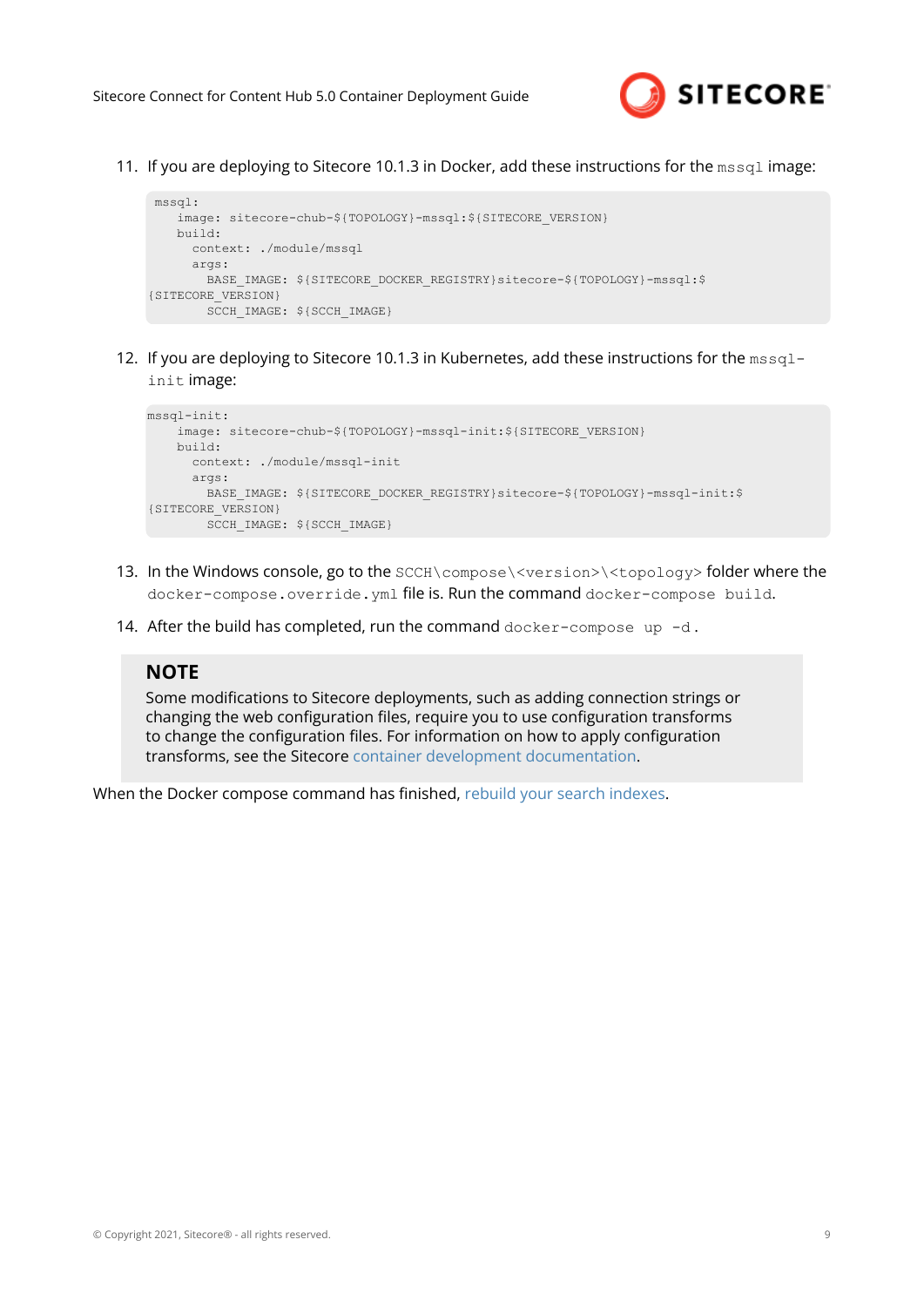

# <span id="page-9-0"></span>**4. Add the SCCH connector module to Sitecore in Azure Kubernetes Service**

To add the Sitecore Connect for Content Hub (SCCH) connector in Azure Kubernetes Service (AKS) you must do the following in this order:

- Build the SCCH images and push them to Azure.
- Prepare files and folders for deployment.
- Deploy the containers using *kubectl* commands.
- Update your Solr indexes.

## **4.1. Build images and push them to Azure**

To build the images for SCCH and push them to Azure:

- 1. Build the images for SCCH as explained in [Add the SCCH connector module to Sitecore in](#page-4-0) [Docker](#page-4-0).
- 2. Open the Windows console and use the docker tag command to tag the images. For example:

docker tag sitecore-chub-xp1-cm:<tag version> \$registry/sitecore-chub-xp1-cm:<tag version>

3. In the console, use the docker push command to push the images to your Azure registry. For example:

docker push \$registry/sitecore-chub-xp1-cm:<tag version>

## **4.2. Prepare files and folders for deployment**

To prepare files and folders in your installation for deployment:

- 1. In the folder where you extracted the SCCH container deployment package, navigate to the SCCH\<Sitecore version>\k8s\<windows version>folder, for example, SCCH\k8s\ltsc2019. Copy the overrides subfolder to the Sitecore Experience Platform (SXP) container deployment package folder  $k8s\&version$  (on the same level as the  $xp1$ folder).
- 2. If you are deploying to Sitecore 10.1.3 on Kubernetes, in the k8s\<version>\overrides\<topology> folder, create a subfolder and name it init. In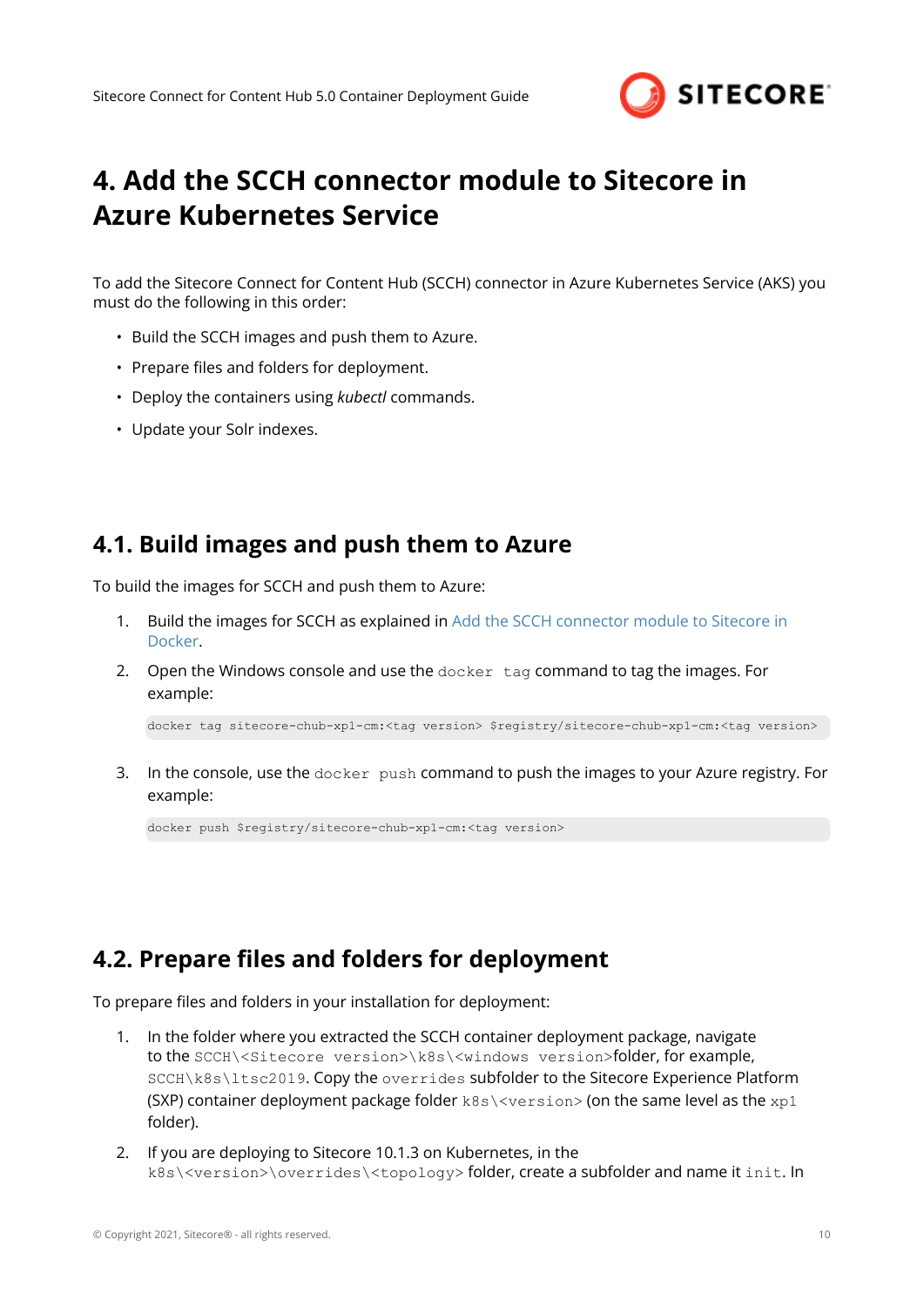

<span id="page-10-0"></span>the init subfolder, create a file, name it kustomization.yaml, and add the following instructions to it:

```
apiVersion: kustomize.config.k8s.io/v1beta1
kind: Kustomization
bases:
   - ../../../<topology>/init
images:
- name: scr.sitecore.com/sxp/sitecore-<topology>-mssql-init
  newName: "{registry}/sitecore-chub-<topology>-mssql-init"
  newTag: tag
```
- 3. In the overrides\<topology>\secrets folder, update each of the following files with connection string details:
	- sitecore-cmp-content-hub.txt
	- sitecore-cmp-service-bus-entity-path-in.txt
	- sitecore-cmp-service-bus-entity-path-out.txt
	- sitecore-cmp-service-bus-subscription.txt
	- sitecore-dam-content-hub.txt
	- sitecore-dam-external-redirect-key.txt
	- sitecore-dam-search-page.txt

#### **NOTE**

Each file contains an example of how the connection string should look.

### **4.3. Deploy the containers**

Prepare the AKS cluster configuration and deploy the ingress controller. For information on how to do this, see the *Installation Guide for Production Environment for Kubernetes*, which is available on the [Sitecore download page.](https://dev.sitecore.net/Downloads/Sitecore_Experience_Platform.aspx)

To deploy the containers and the necessary Kubernetes components:

- 1. Open the Windows console, and navigate to the k8s\<version> folder.
- 2. Deploy the secrets. Use this command:

kubectl apply -k ./overrides/<topology>/secrets/

3. Run the external folder. Use this command:

```
kubectl apply -k ./<topology>/external/
```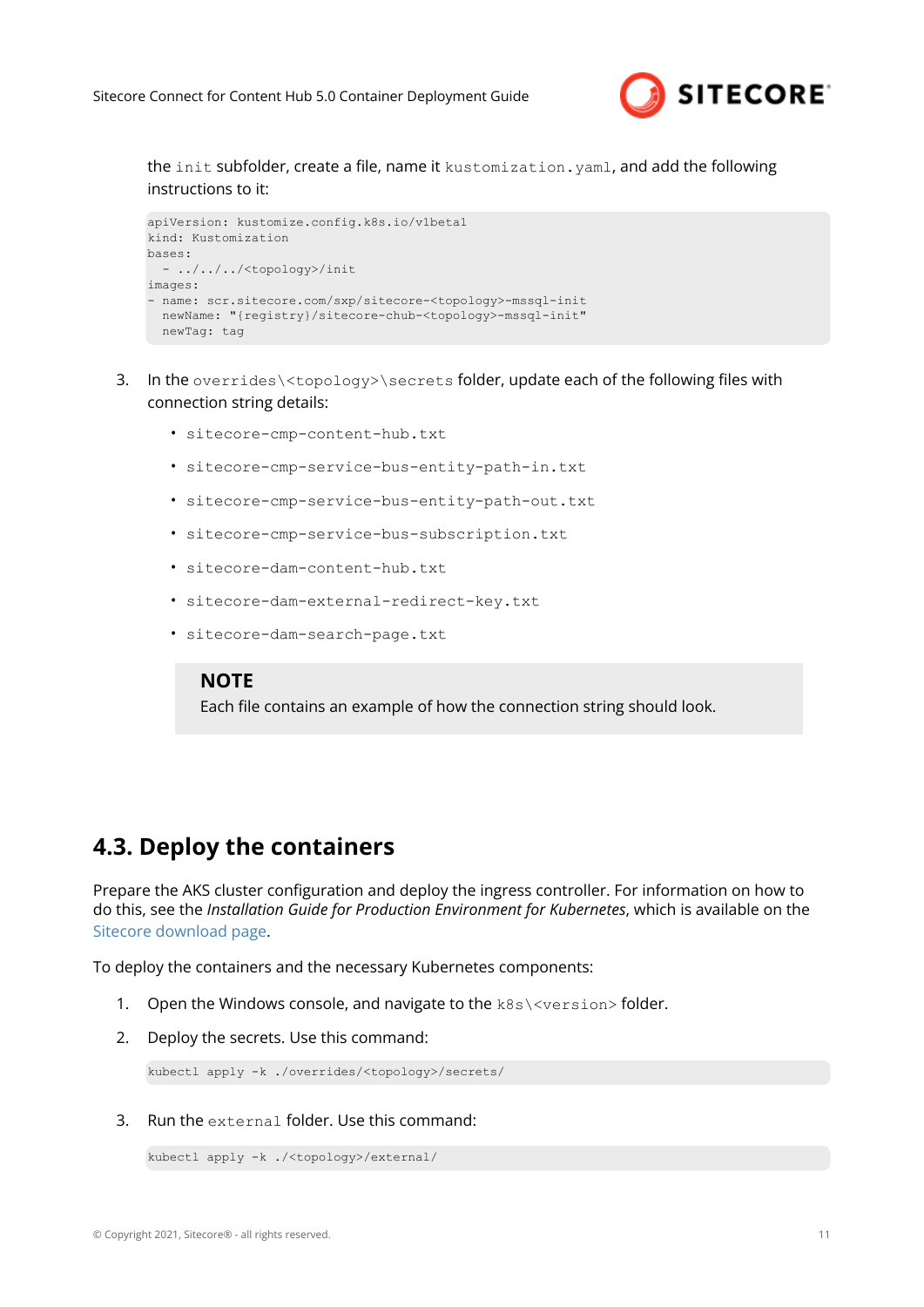

4. Wait for all containers to have the status *Ok/Running*. You can check the status with this command:

kubectl get pods -o wide

5. Run the init folder. Use this command:

```
kubectl apply -k ./<topology>/init/
```
#### **NOTE**

If you are deploying to Sitecore 10.1.3, use this command instead:

```
kubectl apply -k ./overrides/<topology>/init/
```
6. Wait for all containers to have the status *Completed*. You can check the status with this command:

kubectl get pods

7. If you are using the XP1 topology, and you want to create persistent volumes, run this command:

kubectl apply -f ./xp1/volumes/azurefile

### **NOTE**

Persistent volumes are only available for the XP1 topology

8. Run the Sitecore containers with the SCCH changes. Use this command:

```
kubectl apply -k ./overrides/<topology>/
```
- 9. Wait for all containers to have the status *Ok/Running*. You can check the status with the kubectl get pods command.
- 10. In order to enable external access, you need to update the local host file with the external IP address. To obtain the external IP address, use this command:

kubectl get service -l app=nginx-ingress

### **NOTE**

For information on how to update the local host file, see the *Installation Guide for Production Environment for Kubernetes*, which is available on the [Sitecore](https://dev.sitecore.net/Downloads/Sitecore_Experience_Platform.aspx) [download page.](https://dev.sitecore.net/Downloads/Sitecore_Experience_Platform.aspx)

When the containers have been deployed, [rebuild your search indexes.](#page-12-0)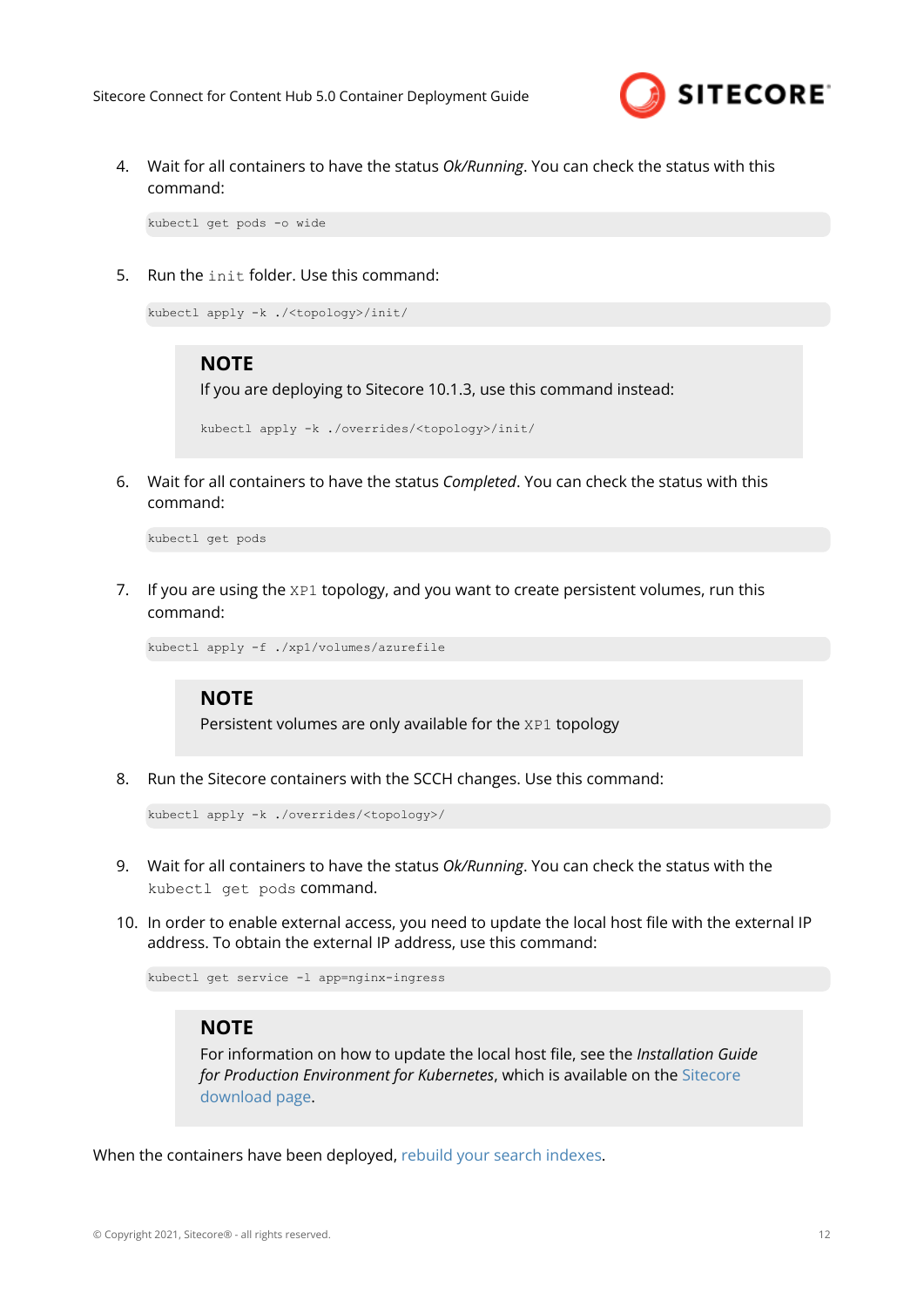

# <span id="page-12-0"></span>**5. Rebuild the search indexes**

When you have deployed the containers, you must rebuild your search indexes.

To rebuild the indexes:

- 1. Browse to your Sitecore URL, for example, https://xp1cm.localhost/. Open the control panel.
- 2. In the **Indexing** section, click **Populate Solr Managed Schema**.
- 3. In the **Schema Populate** dialog box, click **Select All**, then click **Populate**. Wait for the process to finish.
- 4. On the Control Panel, in the **Indexing** section, click **Indexing Manager**. In the **Indexing Manager** dialog, select the following indexes:
	- sitecore\_master\_index
	- sitecore\_core\_index
	- sitecore\_web\_index
	- sitecore\_marketing\_asset\_index\_master
	- sitecore\_marketing\_asset\_index\_web databases
- 5. Click **Rebuild**. When the indexes have been rebuilt, click **Close**.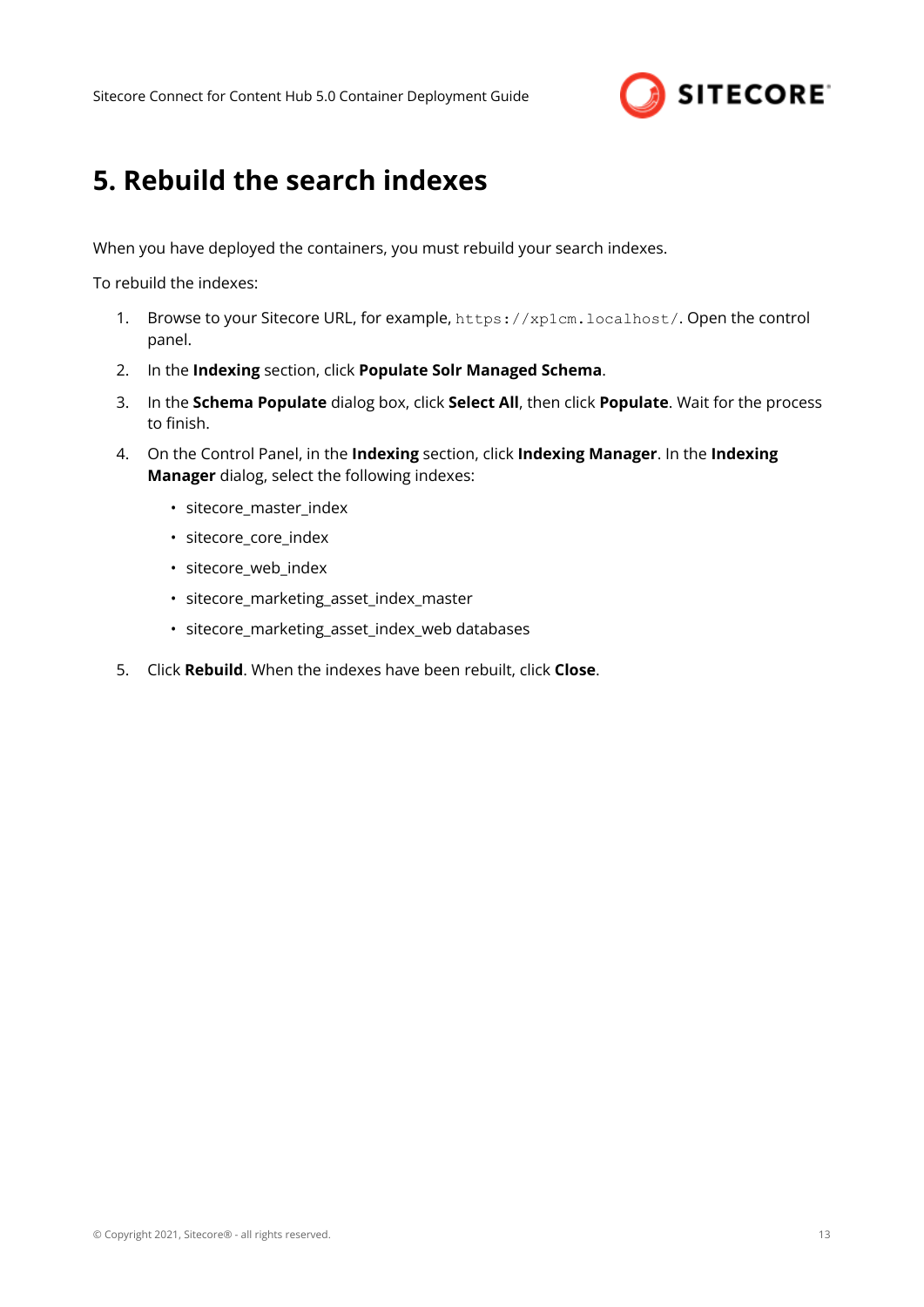

# <span id="page-13-0"></span>**6. Upgrade SCCH 4.0 to 5.0 on Docker**

This section explains how to upgrade Sitecore Connect for Content Hub (SCCH) to version 5.0 on a container platform.

### **6.1. Requirements**

Before you perform the upgrade for SCCH container to version 5.0, you must have the following:

- Sitecore Experience Platform (SXP) 10.1 deployed on Docker
- SCCH 4.0 deployed on Docker
- An up to date back up of the current SCCH 4.0 container files

## **6.2. Upgrade process**

You must upgrade your SXP installation to 10.2 and your SCCH installation to 5.0 together.

To do so, you must:

- 1. Build new docker images for SXP 10.2 and SCCH 5.0.
- 2. Build an mssql-upgrade image
- 3. Perform the upgrade

#### **6.2.1. Build new Docker images**

To build the SXP 10.2 and SCCH 5.0 Docker images:

- 1. Download the SXP container deployment 10.2 package from the [Sitecore download page.](https://dev.sitecore.net/Downloads/Sitecore_Experience_Platform.aspx) Extract it to a new folder on your local workstation with the folder structure intact. Name the new folder, for example, SCCH7.
- 2. Download the SCCH container deployment 5.0 package from the [Sitecore download page](https://dev.sitecore.net/Downloads/Sitecore_Connect_for_Content_Hub.aspx). Extract it to your local workstation with the folder structure intact. Copy the files in the Chub.Asset\compose\<windows version>\<topology> folder and paste them into the \compose\<windows version>\<topology> folder in the SXP 10.2 deployment structure.
- 3. Navigate to your Sitecore 10.1 container deployment folder. Copy the databases from the mssql-data folder and paste them in the Sitecore 10.2 container deployment mssql-data folder.
- 4. To deploy Sitecore 10.2, open a PowerShell window with administrator rights, navigate to the SC 10.2 Container deployment folder, and run the following commands: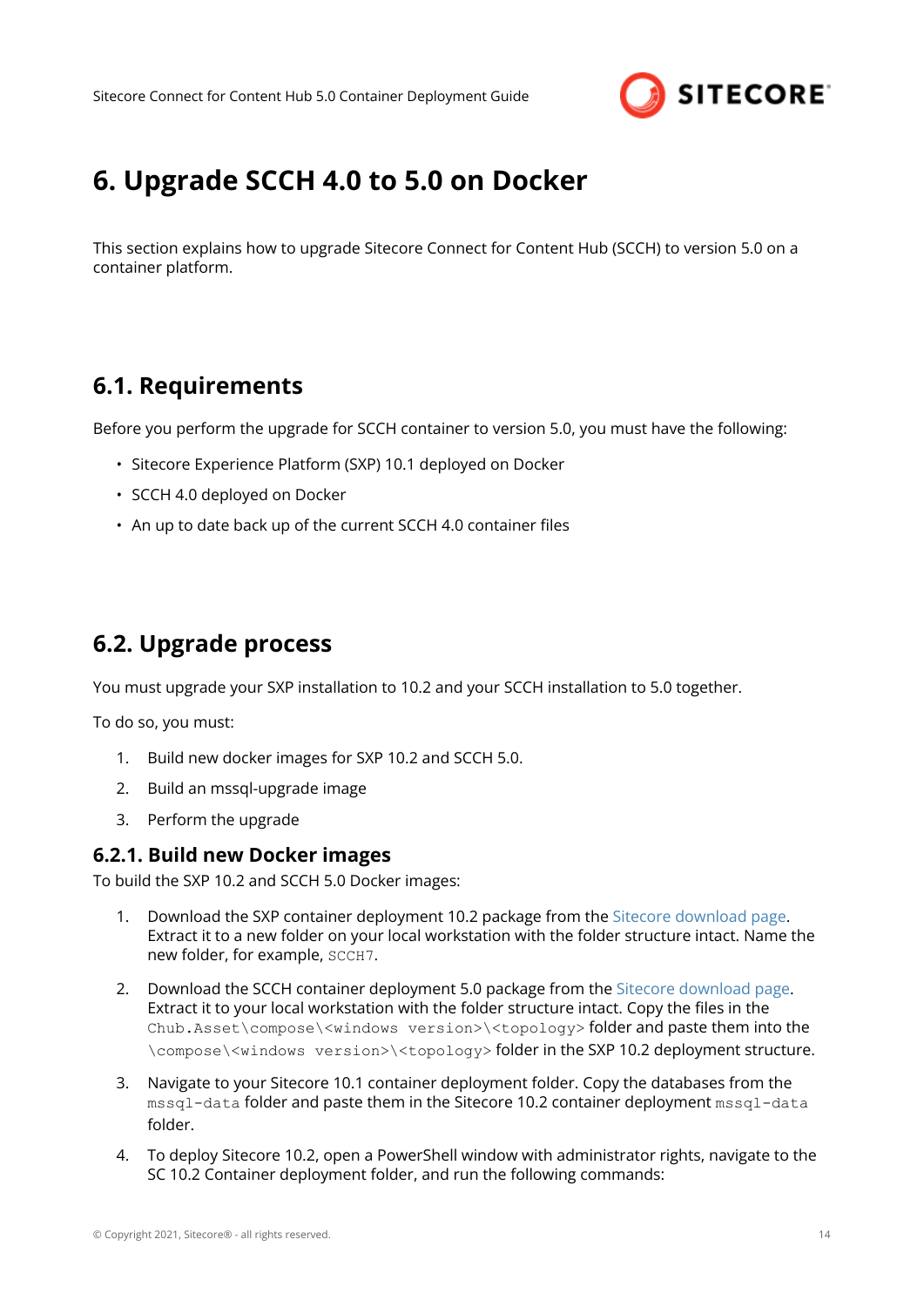

<span id="page-14-0"></span>docker-compose build docker-compose up

5. Verify that Sitecore Container 10.2 is up and running successfully.

### **6.2.2. Build the mssql-upgrade image**

You use a custom mssql-upgrade image to upgrade a Sitecore solution that has SCCH installed. To build a custom mssql-upgrade image, you must download the latest Sitecore XP mssql-upgrade image from the container registry and create a custom Dockerfile on top of it.

- 1. From the **Resource files for Modules 1.0.0** section on the [Sitecore download page](https://dev.sitecore.net/Downloads/Resource_files_for_Modules.aspx), download the Sitecore Connect for Content Hub Upgrade resources 1.0.0 package. Extract it to a folder on your local machine.
- 2. From the upgrade resources, copy the *\<current version>\Data folder and paste it* into the upgrade folder for the Windows version and topology you are using, for example, ltsc2019\upgrade\xp1.
- 3. In the <current version> folder, create a docker file and name it Dockerfile. In the file, add instructions to point its base image to the 10.2 mssql-upgrade image. The file will look, for example, like this:

```
ARG BASE IMAGE=ideftdevacr.azurecr.io/sxp/sitecore-xp1-mssql-
upgrade:10.2.0.006572.994-10.0.17763.2183-ltsc2019-unstable
FROM ${BASE IMAGE}
SHELL ["powershell", "-Command", "$ErrorActionPreference = 'Stop'; $ProgressPreference = 
'SilentlyContinue';"]
# Add chub module
COPY < SCCH Module Upgrade Resource file path> "C:\data\ResourceItems\10.1.0\modules\"
```
### **NOTE**

In the Dockerfile, ensure that ARG BASE\_IMAGE parameter points to the mssqlupgrade image, and that the Data folder local path is set to the 6.0.0\Data folder in the folder you created in step 1.

4. To build the mssql-upgrade image, open a PowerShell window, navigate to the folder where you placed the Dockerfile, and run the following command:

docker build . -t "<imageName>:<available port number>"

5. Verify that Docker has created an image with the name you specified.

### **6.2.3. Perform upgrade process**

To perform the upgrade:

- 1. On your local machine, in a PowerShell window, navigate to the SCCH Deployment 5.0 folder. Navigate to the upgrade folder for the Windows version and topology you are using, for example, ltsc2019\upgrade\xp1.
- 2. In the topology folder, run the compose-init.ps1 script. This script updates the environment configuration file with the appropriate values for all the environment variables including the SQL username, SQL password, SQL Server address, and the Sitecore license file.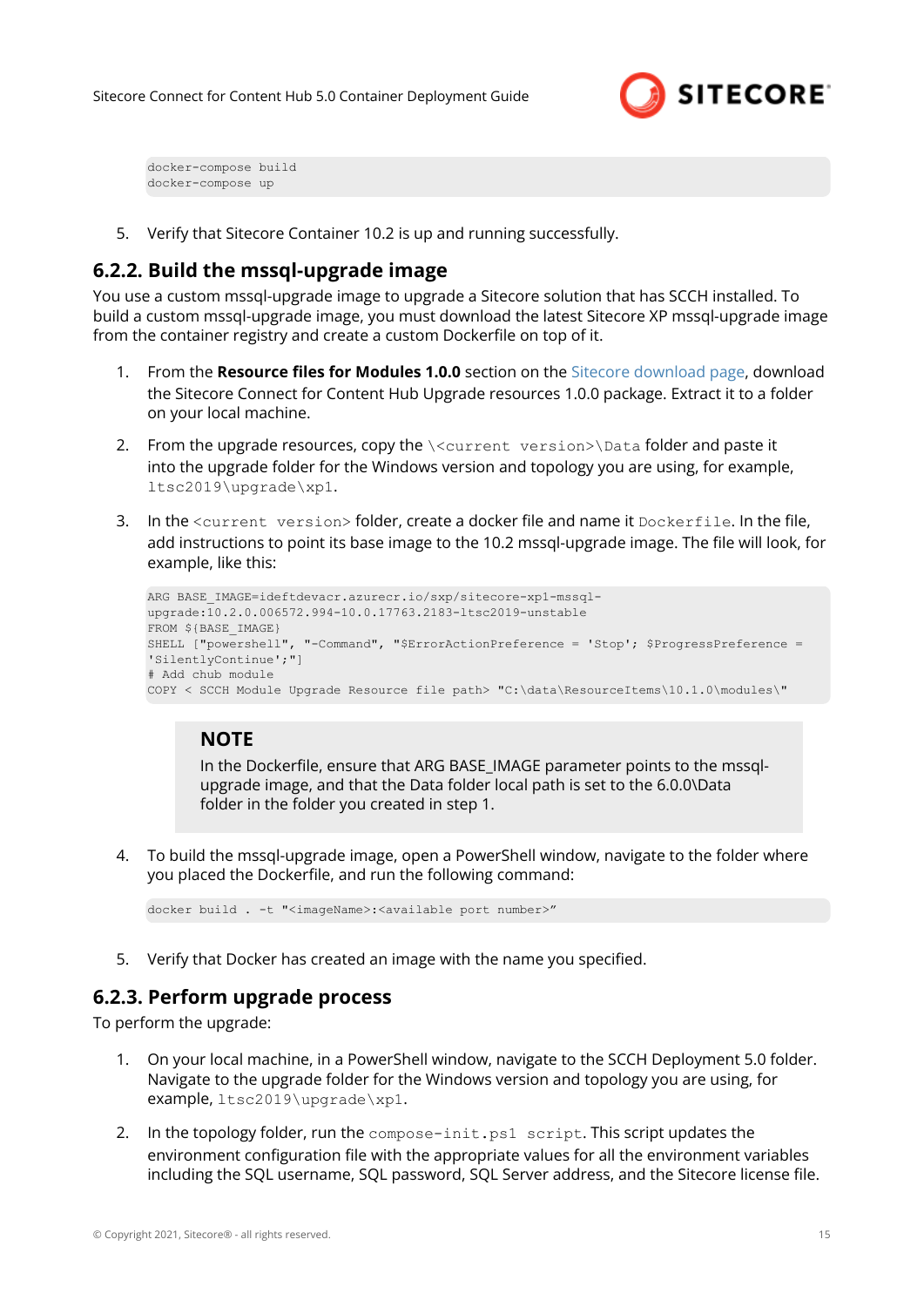

### **NOTE**

For more information about running the script to prepare for the deployment, see the Installation Guide for Developer Workstation with Containers on the [Sitecore download page.](https://dev.sitecore.net/Downloads/Sitecore_Experience_Platform.aspx)

- 3. In the upgrade folder, verify that the upgrade.env file has the correct details. For more details, see the [Upgrade Container Deployment Guide](https://dev.sitecore.net/Downloads/Sitecore_Experience_Platform.aspx) for SXP 10.2.0.
- 4. In the docker-compose.upgrade.yml file, update the image setting with the mssql-upgrade image you created previously.
- 5. Open a new PowerShell window with administrator rights. Navigate to the upgrade directory.
- 6. Verify that the mssql container is up and running.
- 7. To perform the upgrade, run this command:

docker-compose.exe -f .\docker-compose.upgrade.yml --env-file .\upgrade.env up

8. To check the status of the upgrade, run this command:

docker-compose.exe -f .\docker-compose.upgrade.yml --env-file .\upgrade.env ps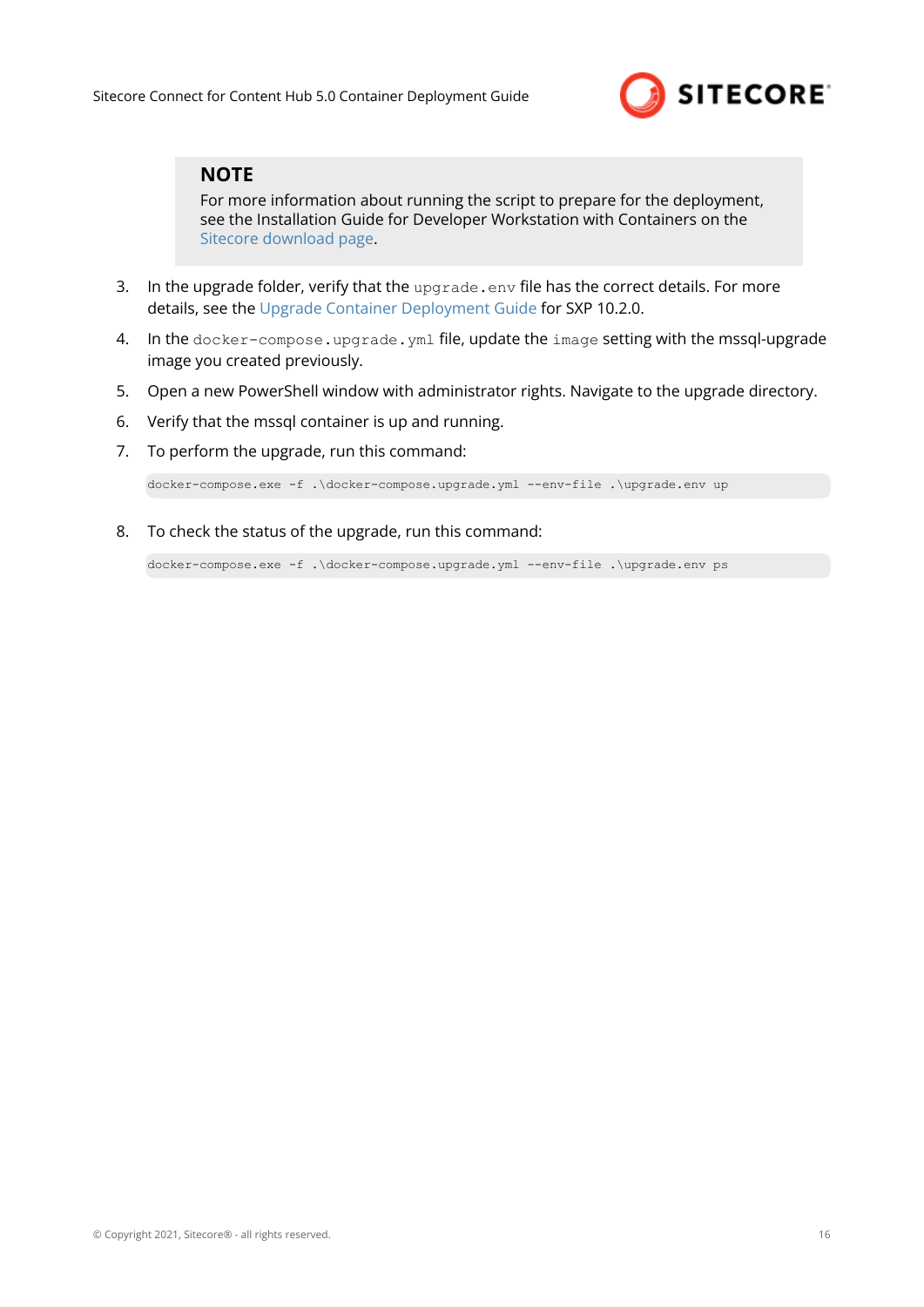

# <span id="page-16-0"></span>**7. Upgrade SCCH 4.0 to 5.0 on Kubernetes**

This section explains how you upgrade Sitecore Connect for Content Hub (SCCH) container in Kubernetes to 5.0.

## **7.1. Requirements**

Before you perform the upgrade for Container SCCH Container to version 5.0, you must:

- Have a Sitecore AKS 10.1 deployment with SCCH 4.0
- Back up the 10.1 database.

## **7.2. Build and push the mssql-upgrade image**

To upgrade SCCH you must build an mssql-upgrade image. To do so:

- 1. Build the images for SCCH as explained in the *Build the mssql-upgrade image* section in [Upgrade SCCH 4.0 to 5.0 on Docker](#page-13-0).
- 2. In a PowerShell window, navigate to the folder containing the Dockerfile and build and tag the image. For example:

```
docker build . -t sitecore-scch-xp1-cm:<imageVersionTag> $registry/sitecore-scch-xp1-
cm:<newTag>
```
- 3. Check that Docker has created the image.
- 4. Push the created image to your Azure registry. For example:

docker push \$registry/sitecore-scch-xp1-cm:<newTag>

## **7.3. Perform upgrade process**

To upgrade to SCCH 5.0 on Sitecore 10.2:

- 1. Download and extract Sitecore 10.2 Sitecore Container Deployment Package from the [Sitecore](https://dev.sitecore.net/Downloads/Sitecore_Experience_Platform.aspx) [download page.](https://dev.sitecore.net/Downloads/Sitecore_Experience_Platform.aspx) Extract it to your local workstation with the folder structure intact.
- 2. Navigate to the upgrade folder for the Windows version and topology you are using, for example, k8s\ltsc2019\upgrade\xp1. In the kustomization.yaml file, update the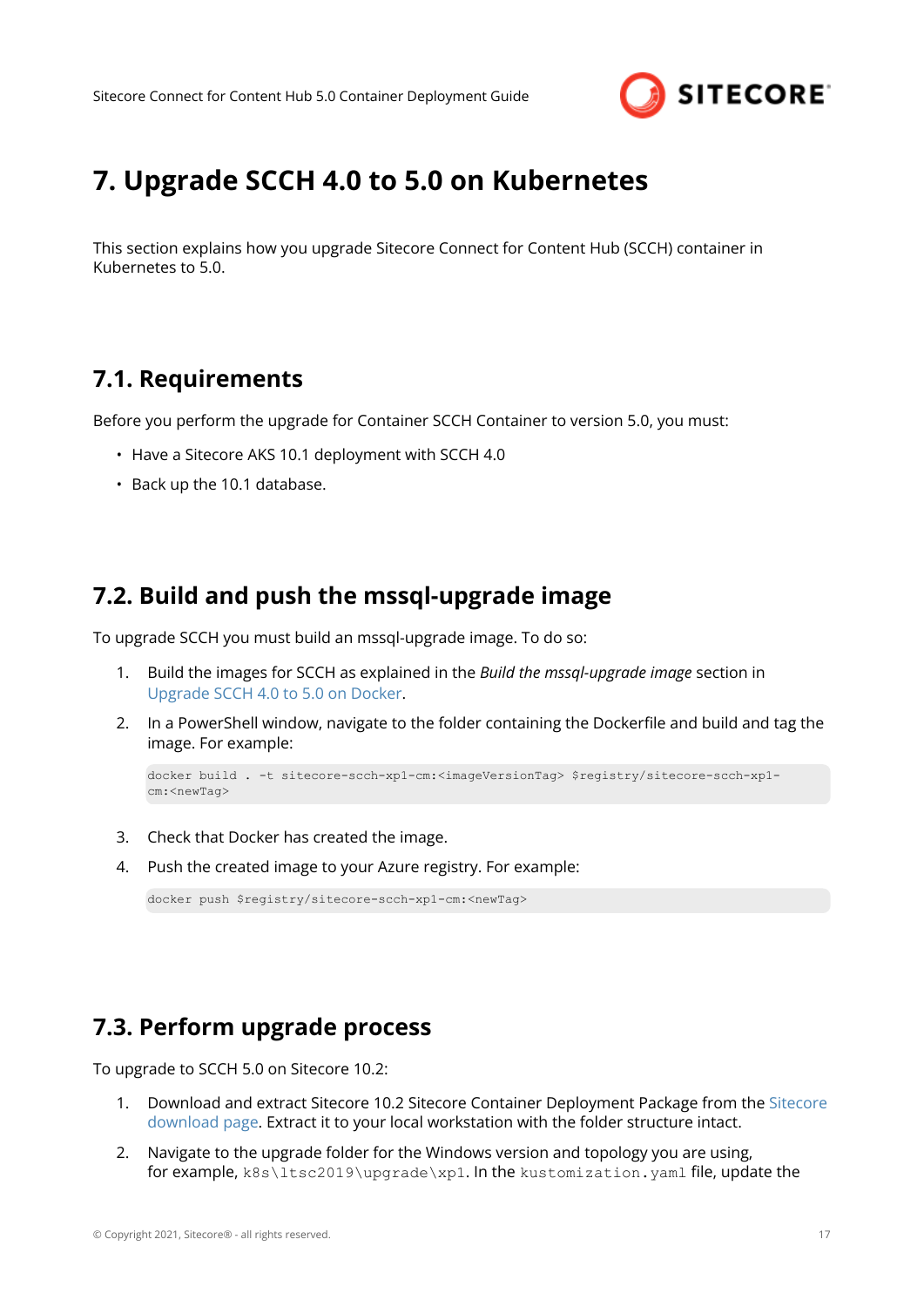

images section with newName and newTag of the custom mssql-upgrade image you created and pushed previously.

- 3. In the configuration folder, update the secrets files. For more information on the secrets files, please refer to the *Installation Guide for Production Environment with Kubernetes* guide available on the [Sitecore download page](https://dev.sitecore.net/Downloads/Sitecore_Experience_Platform.aspx).
- 4. Download the SCCH container deployment 5.0 package from the [Sitecore download](https://dev.sitecore.net/Downloads/Dynamics_CRM_Connect.aspx) [page.](https://dev.sitecore.net/Downloads/Dynamics_CRM_Connect.aspx) Extract it to your local workstation with the folder structure intact. Copy the SCCH\k8s\<windows version>\overrides folder and paste it into the \k8s\<windows version>\ folder in the SXP 10.2 deployment structure.
- 5. In the secrets folder in the SXP 10.2 structure, for example, k8s\ltsc2019\overrides\xp1\secrets, update these secrets files:
	- sitecore-cmp-content-hub.txt
	- sitecore-cmp-service-bus-entity-path-in.txt
	- sitecore-cmp-service-bus-entity-path-out.txt
	- sitecore-cmp-service-bus-subscription.txt
	- sitecore-dam-content-hub.txt
	- sitecore-dam-external-redirect-key.txt
	- sitecore-dam-search-page.txt
- 6. Log in to the Azure CLI and set a subscription.

```
az login
az account set --subscription "Your Subscription"
```
7. Get the credentials for the Kubernetes cluster that was created with the AKS cluster.

zaks get-credentials --resource-group <10.1 resource group>--name <10.1 cluster>

8. To deploy the Sitecore upgrade job, go to the folder where the updated files are, for example k8s\ltsc2019\upgrade\xp1, and run this command:

kubectl apply  $-k \cdot \$ 

9. To check if the job has completed, run this command:

kubectl get pod

10. When the upgrade process is completed, you can delete the Kubernetes upgrade job and upgrade secrets. In the console, go to the upgrade folder from step 2, and run these commands:

```
kubectl delete -f .\
kubectl delete -k .\
```